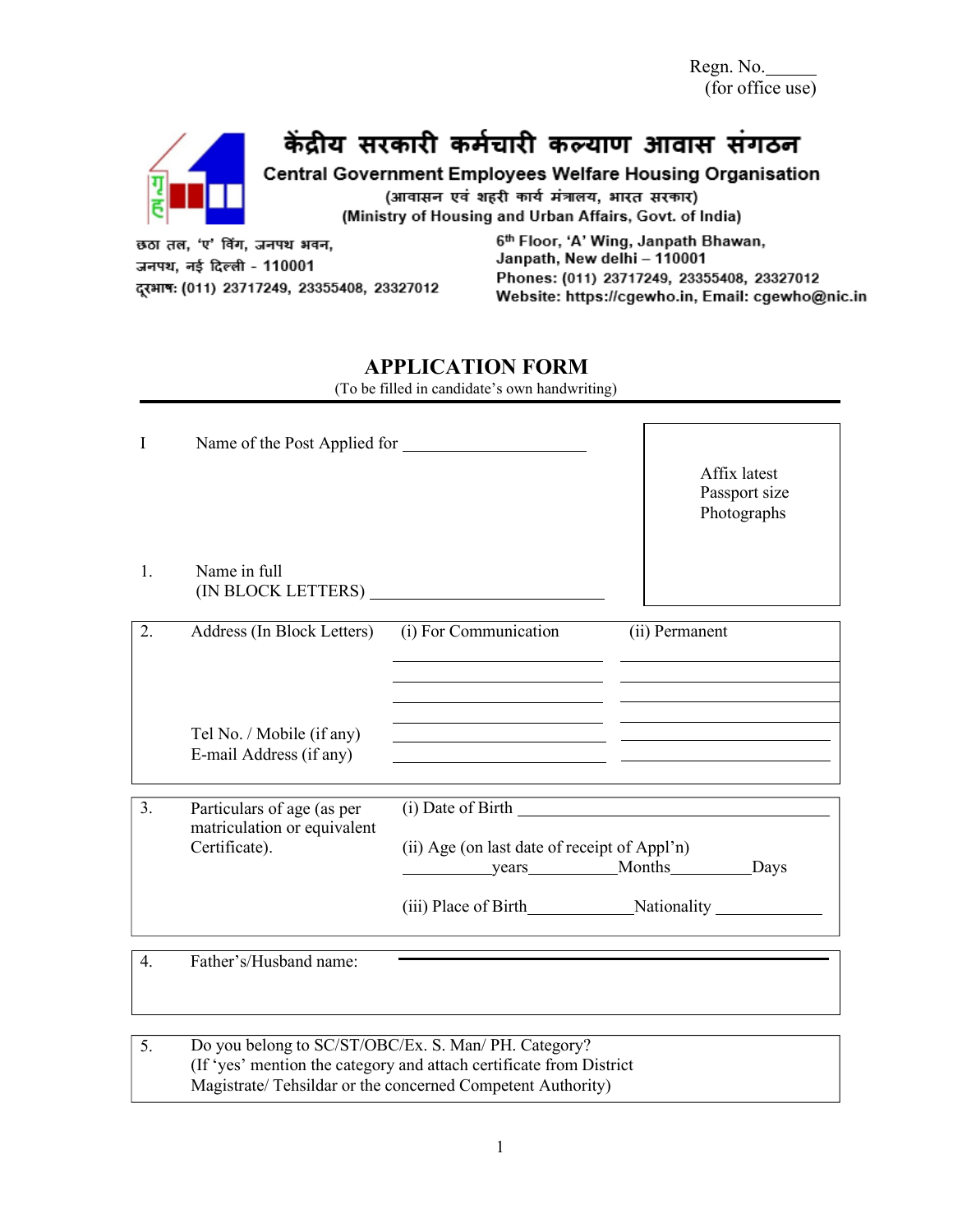6. Are you a Govt. servant at present ? If so, state whether your appointment is temporary or permanent. Give full address of your employer. Yes/No

#### 7. PARTICULARS OF QUALIFICATION AND EXPERIENCE If space is insufficient, separate sheet can be used. Attested copies of certificate and testimonials in support of the qualifications and experience mentioned should invariably be attached, failing which application is liable to rejection.

#### Qualifications

| Academic/Technical /          | Grade/ | % of marks | Year of | Name of the University / Board |
|-------------------------------|--------|------------|---------|--------------------------------|
| Professional Exams passed     | Divn.  | obtained   | passing |                                |
| with specialization / subject |        |            |         |                                |
| (Higher to Lower)             |        |            |         |                                |
|                               |        |            |         |                                |
|                               |        |            |         |                                |
|                               |        |            |         |                                |
|                               |        |            |         |                                |
|                               |        |            |         |                                |
|                               |        |            |         |                                |
|                               |        |            |         |                                |
|                               |        |            |         |                                |
|                               |        |            |         |                                |
|                               |        |            |         |                                |
|                               |        |            |         |                                |
|                               |        |            |         |                                |

### (i) Experience

| Name of the employer/<br>Organisation (reverse | Designation | Period as on last date of receipt of<br>application |    |       | Nature of<br>duties/ area | Pay $\&$<br>Pay Scale |  |
|------------------------------------------------|-------------|-----------------------------------------------------|----|-------|---------------------------|-----------------------|--|
| chronological order)                           |             | Date                                                |    |       | Length                    | of                    |  |
|                                                |             | From                                                | To | Years | Months                    | specialization        |  |
|                                                |             |                                                     |    |       |                           | etc.                  |  |
|                                                |             |                                                     |    |       |                           |                       |  |
|                                                |             |                                                     |    |       |                           |                       |  |
|                                                |             |                                                     |    |       |                           |                       |  |
|                                                |             |                                                     |    |       |                           |                       |  |
|                                                |             |                                                     |    |       |                           |                       |  |
|                                                |             |                                                     |    |       |                           |                       |  |
|                                                |             |                                                     |    |       |                           |                       |  |
|                                                |             |                                                     |    |       |                           |                       |  |
|                                                |             |                                                     |    |       |                           |                       |  |
|                                                |             |                                                     |    |       |                           |                       |  |
|                                                |             |                                                     |    |       |                           |                       |  |

8. If appointed, how much time you require for joining the post.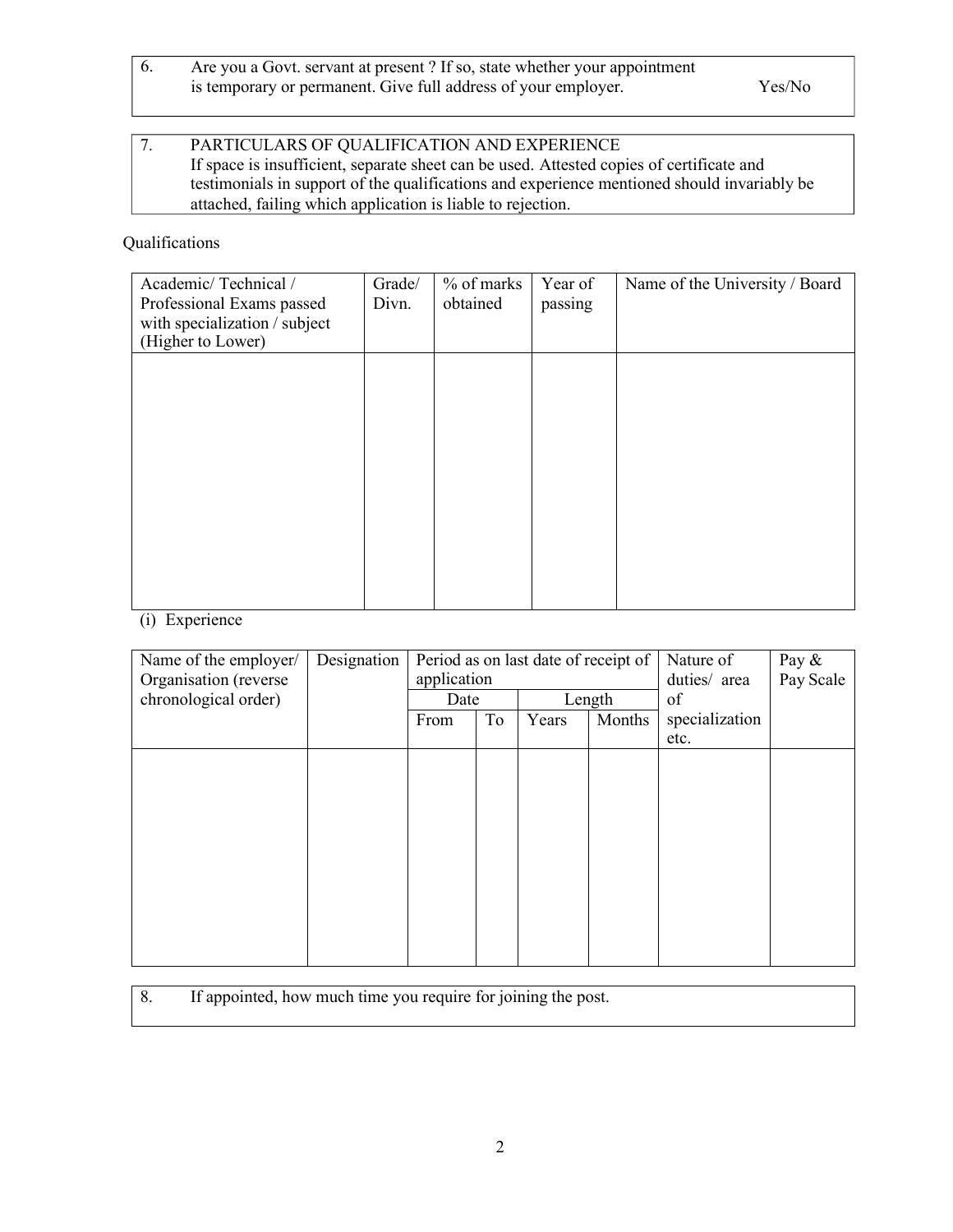| 10. | Details of enclosures attached |    |
|-----|--------------------------------|----|
|     |                                |    |
|     |                                |    |
|     |                                |    |
|     |                                |    |
|     |                                | O. |
|     |                                |    |

Any other Information relevant to the post applied for::

I hereby declare that the entries in this form and additional particulars (if any) furnished in connection with the application are correct and true to the best of my knowledge & belief and nothing has been concealed therein. I also declare that I am physically and mentally sound and not suffering from any serious ailment which could be detrimental to performance of my duties.

Signature of Candidate

 $\mathcal{L}_\text{max}$  , where  $\mathcal{L}_\text{max}$ 

| Place: |
|--------|
|        |

Encls.: No. 1998.

Countersigned

(Employer)

Date: Address\_\_\_\_\_\_\_\_\_\_\_\_\_\_\_\_\_\_

 $\mathcal{L}_\text{max}$  and  $\mathcal{L}_\text{max}$  are the set of the set of the set of the set of the set of the set of the set of the set of the set of the set of the set of the set of the set of the set of the set of the set of the set o